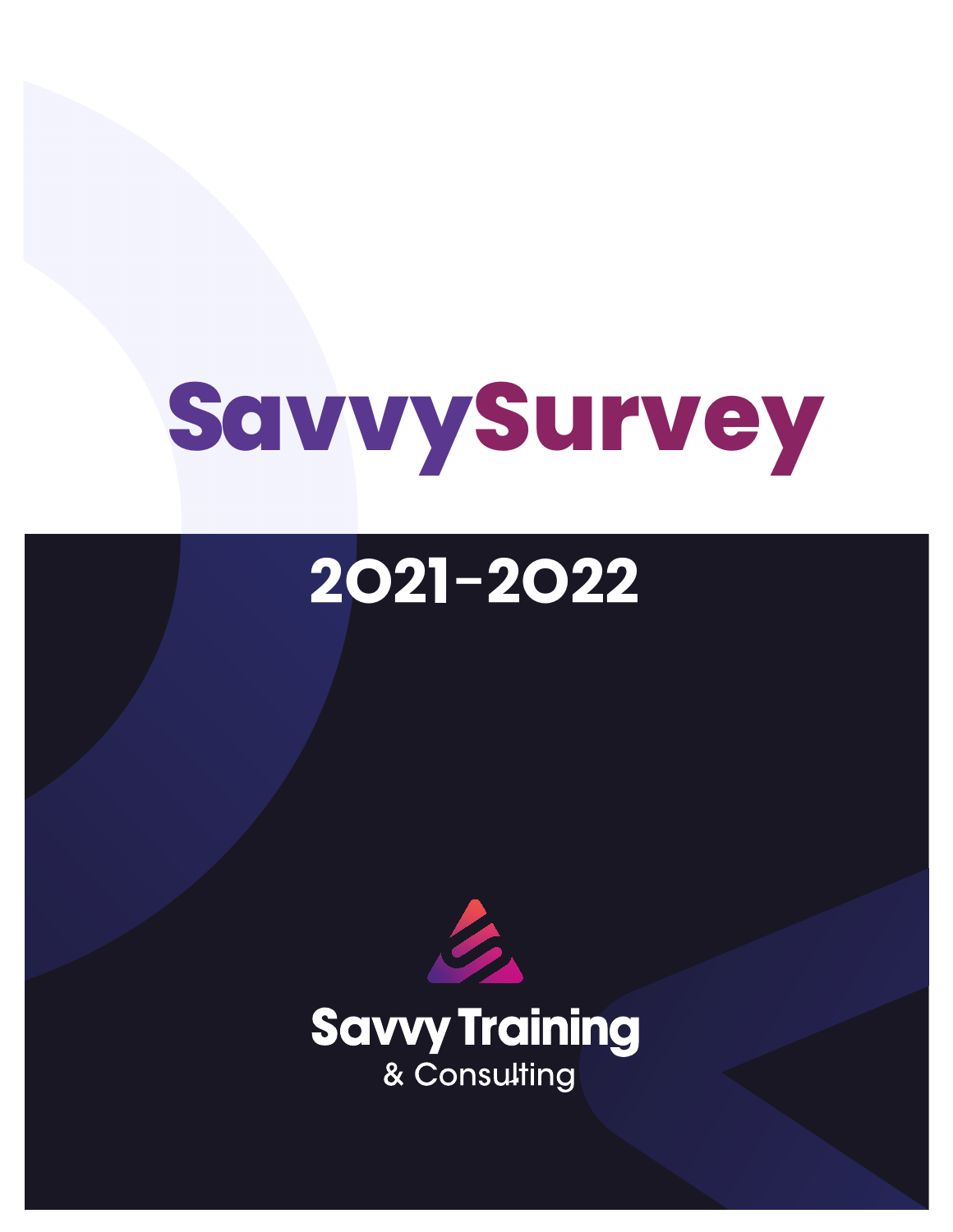### **Welcome to the Second Annual Savvy Survey on Training in the Legal Industry**

We published results from the first survey a year ago and we have been excited to get another year's worth of data to see if we can identify shifts in training goals, priorities and topics across the legal industry. Happily, that does seem to be the case.

First, some facts about this survey:

• The survey was open from November 15, 2021 through January 3, 2022.

**We have been**

**excited to get**

**another year's**

**worth of data to**

**see if we can**

**identify shifts in**

**training goals,**

**priorities and**

**topics across the**

**legal industry.**

- We received 130 responses.
- Two thirds of all respondents work in IT/Training, with some crossover into other departments, including human resources and operations.
- Respondents were from every firm size (1 attorney to 1000+), but the majority of the respondents worked in firms with 100 to 499 attorneys.
- We are sharing all of the same charts that we shared last year, even when there is no notable difference year-over-year.

Now, here are a few themes that we noted in this year's results:

- **1. LMS procurement:** The data shows an increase in learning management system adoption, which makes a trainer's job much easier. It's nice to see that firms are investing in learning.
- **2. Purposeful training:** It appears that trainers are becoming more targeted and proactive in their training efforts, which may be a lot easier due to the increased adoption of LMSs.
- **3. Static/declining interest among timekeepers:** Similar to last year, timekeepers are the least interested in training. Trainers would like to change this reality by offering incentives.

We hope you find this survey data as interesting as we do. Of note: Our favorite area of the survey was the written responses. We've shared the most inspiring, informational, telling and funny.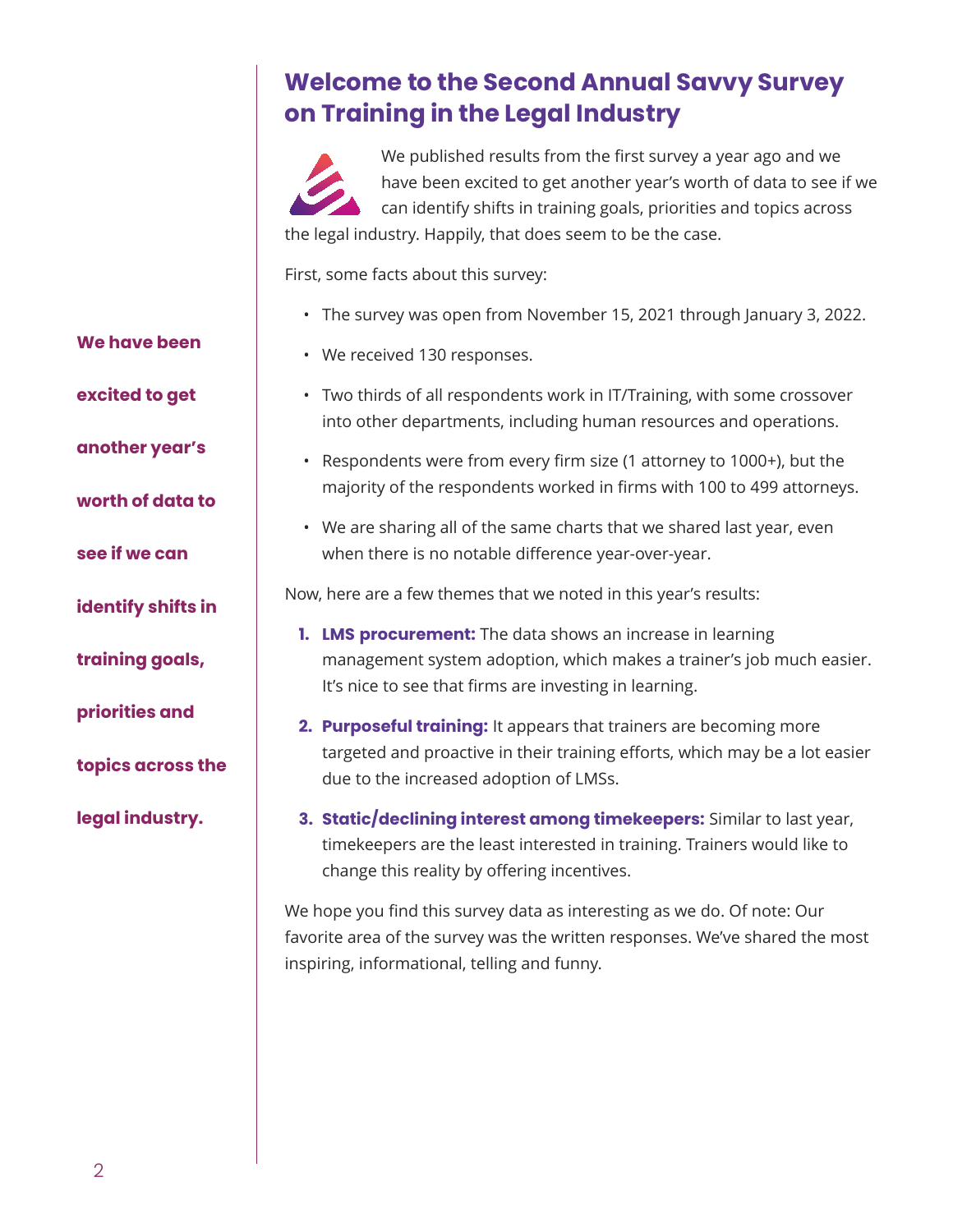#### **1. Is your firm currently offering training opportunities?**



#### **2. Please check all of the types of training opportunities your firm provides.**



them a direct link to a tutorial in your firm's LMS, then you are able to be more purposeful and targeted in your training efforts. This tactic likely also saves your employees time since they don't have to hunt for the exact skill they need help with. It also guarantees that the learner is taught "the firm way" on any new skill that he or she is adopting.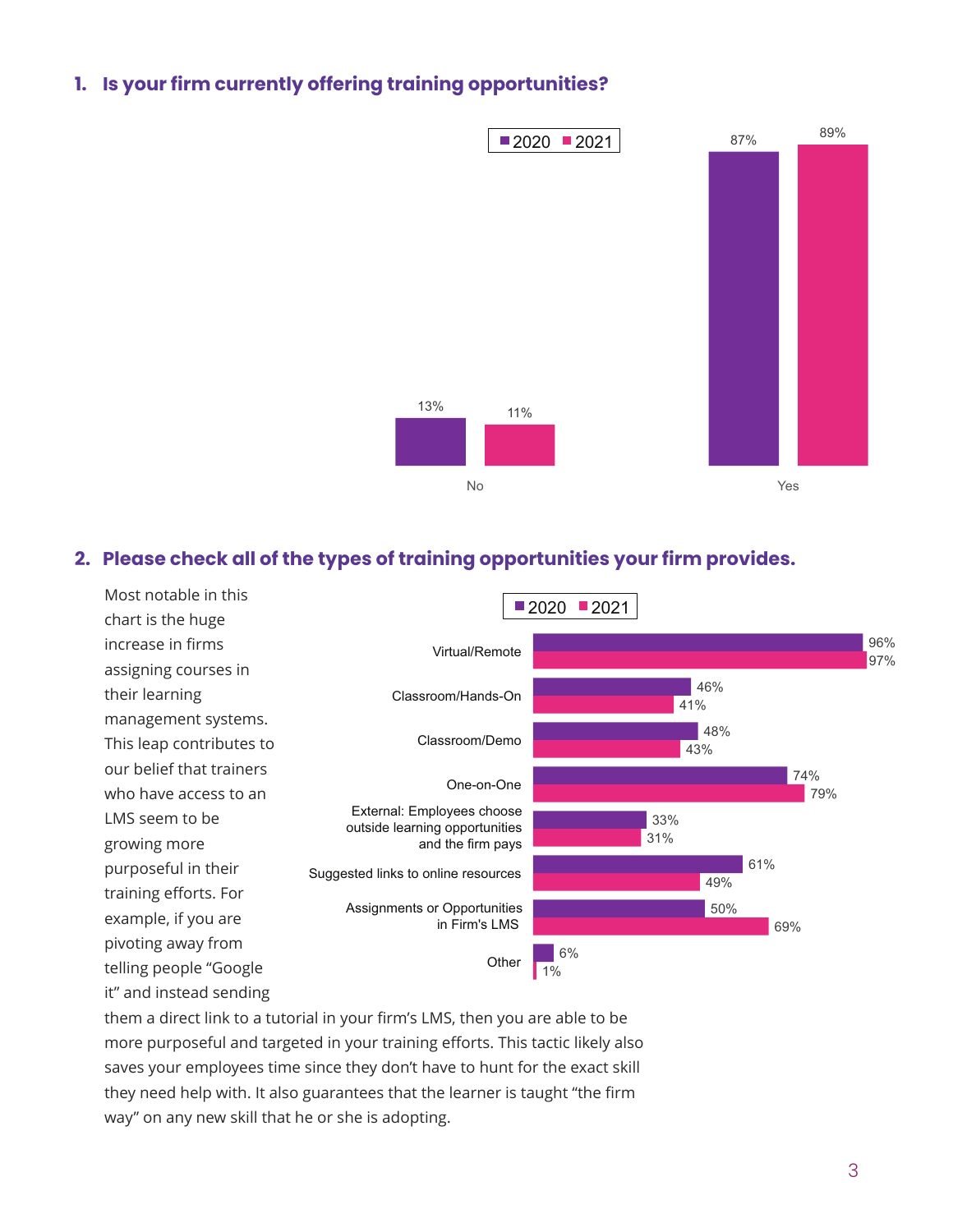#### **3. Does your firm have a vendor-provided learning management system (as opposed to an internal intranet for training materials)?**

Clearly, the adoption of learning management systems is on the rise. Perhaps this is due to the seismic shift to the cloud over the last two years. Firms that had previously used firm-built, on-premises LMSs were forced to shift to the cloud. They may have adopted cloud-based LMSs to accommodate their new work reality. It will be interesting to see if this trend continues as we get back to the new normal.



#### **4. How often does your firm offer formal technology training?**

There was a tremendous drop in the "as requested" training category, which we see as a positive step toward more purposeful training. Last year's data could have been the result of people moving home for work and trainers having to teach skills as requested. Perhaps, with a move to a more stable work environment, we are seeing a return to training best practices.

One trend concerned us: the increase in responses to "users self-learn as needed in our LMS." While this may seem like a good way to let people access the training they need, our experience



has shown that people don't necessarily think of the LMS when they need training. They may go to Google or ask the trainer for one-on-one help instead. Our hope is that the firms who said their users self-learn on the LMS are actually creating a culture that contributes to that behavior.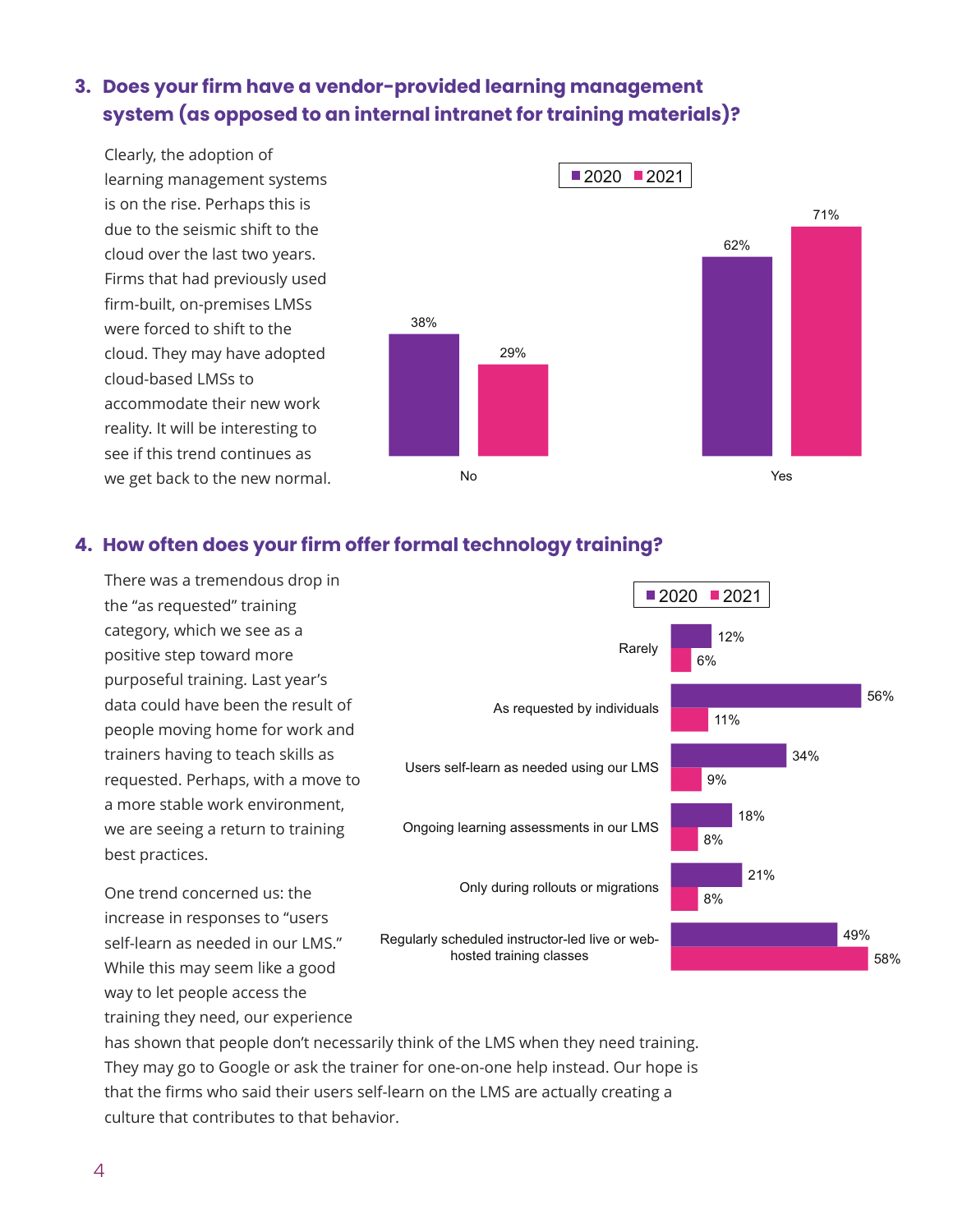#### **5. Do you currently work with a security awareness training vendor?**

do not match the trends that the experts at Savvy have witnessed over the last year. Namely, more and more firms are adopting security awareness training programs and using outside vendors to provide it. Let's watch this one and see what happens next year.



#### **6. Do you currently work with a soft skills training vendor?**

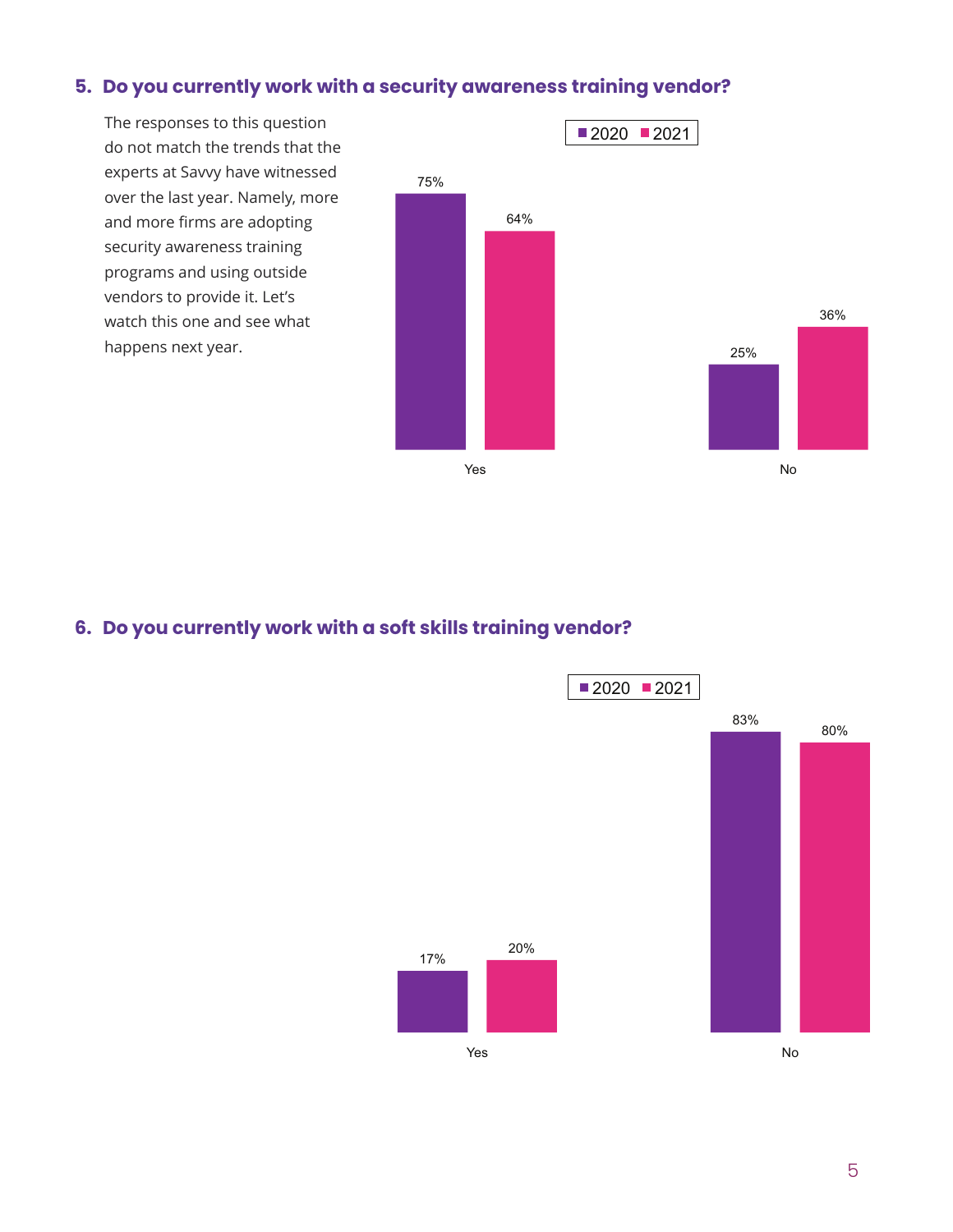#### **7. What kind of training do you offer for your attorneys?**



#### **8. What kind of training do you offer for your paralegals?**

expected to be extremely efficient and, therefore, are expected to keep their technology skills fresh. Additionally, they are on the front lines of the firm's document management protocols, which requires that they also understand how to keep the firm and its clients safe from cyberattacks.

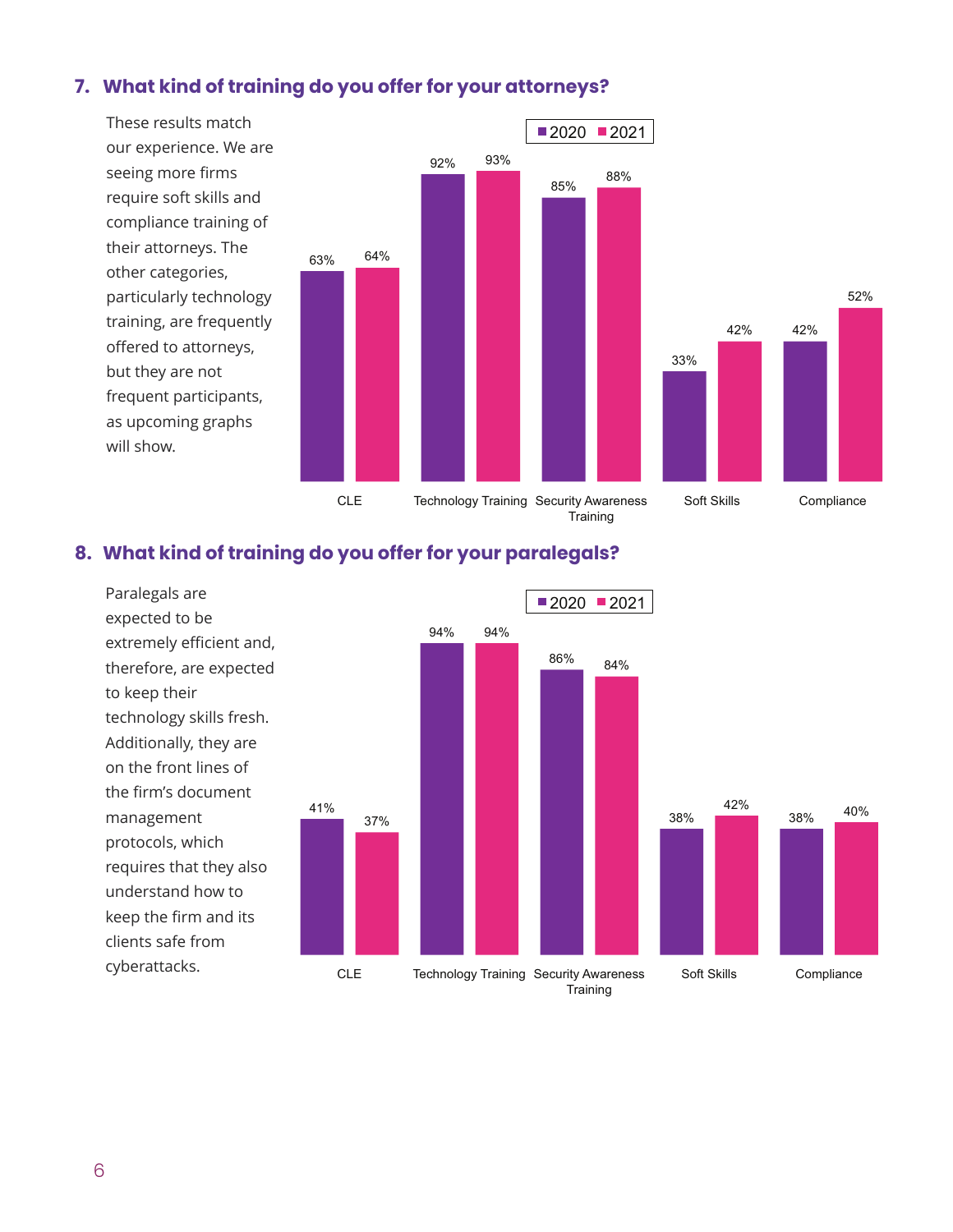#### **9. What kind of training do you offer for your support staff?**

Similar to paralegals, support staff are the engine that keeps the firm's work moving forward. It makes sense that these people receive technology and security awareness training. In other notable results, we saw a leap in soft skills training. Diversity, equity and inclusion (DEI) training is hot right now, as is harassment prevention training. It will be interesting to see if this trend continues.



#### **10. Who are the people most receptive to training in your firm?**

This is such an interesting graph. It is not surprising that support staff are more receptive than attorneys to training; that has always been true. But their perceived receptivity really jumped, while attorneys and paralegals dropped even lower. The Savvy leadership team considered whether this may also have been a result of working remotely and the support staff



being leaned on to learn many new skills. It would be nice to see receptivity go up in every category, particularly as the legal industry grows more technologically advanced.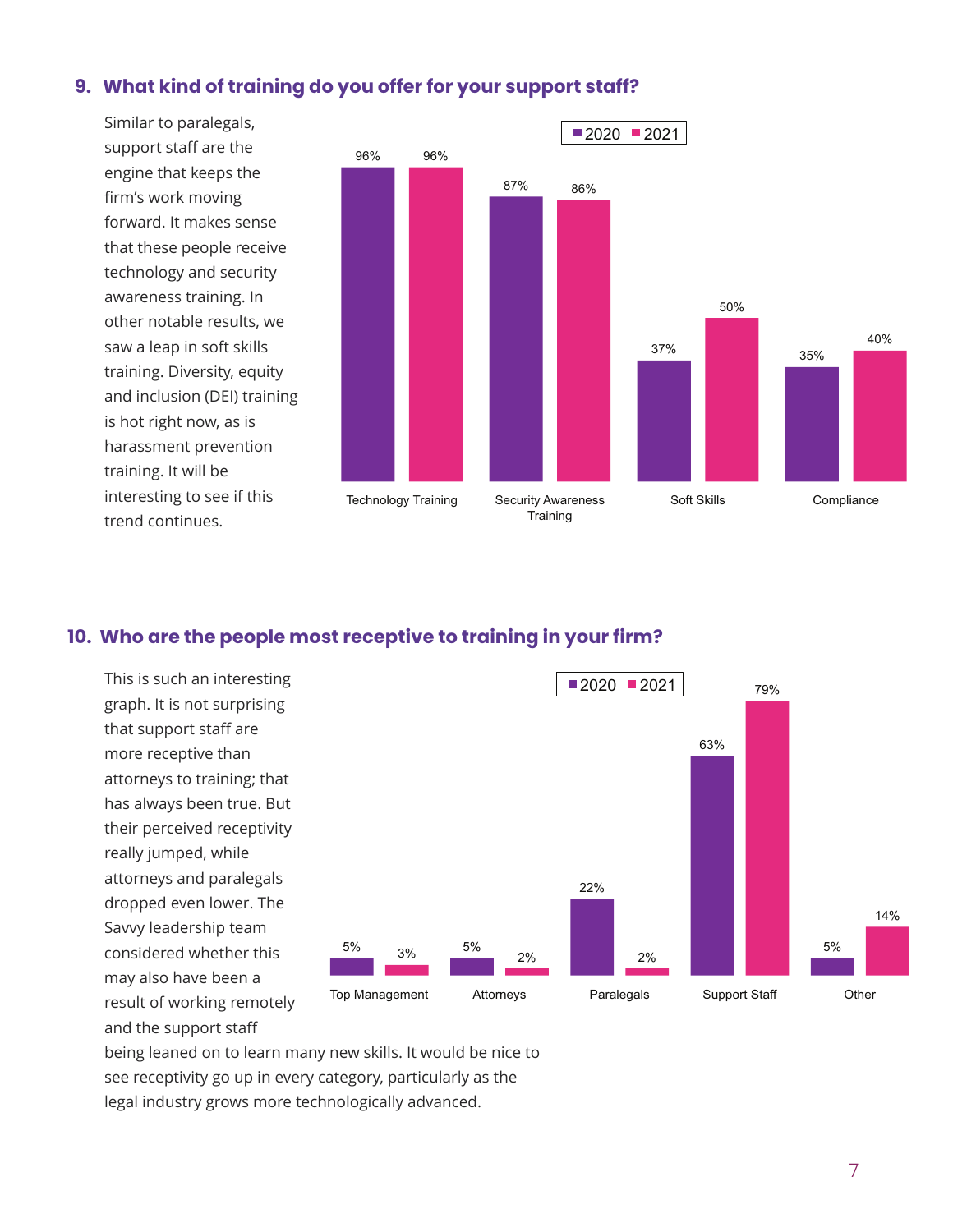#### **11. Does your firm set an annual training goal or requirement for its employees?**

This graph is hopeful, even though it only shows modest improvements. Last year, we learned that trainers were tired of working in cultures that did not reward learning. An increase in annual goals or requirements will go a long way toward building a culture that rewards people who continuously seek to improve their skills.



#### **12. In your opinion, how does your firm's top management primarily view training?**

13%

Among respondents, it appears that there may be a modest shift in how top management views training, from an expense to an investment. Then again, they may not be thinking about it at all. This is one area where we would really like to see management come to understand that training is an investment in revenue growth and human resources.

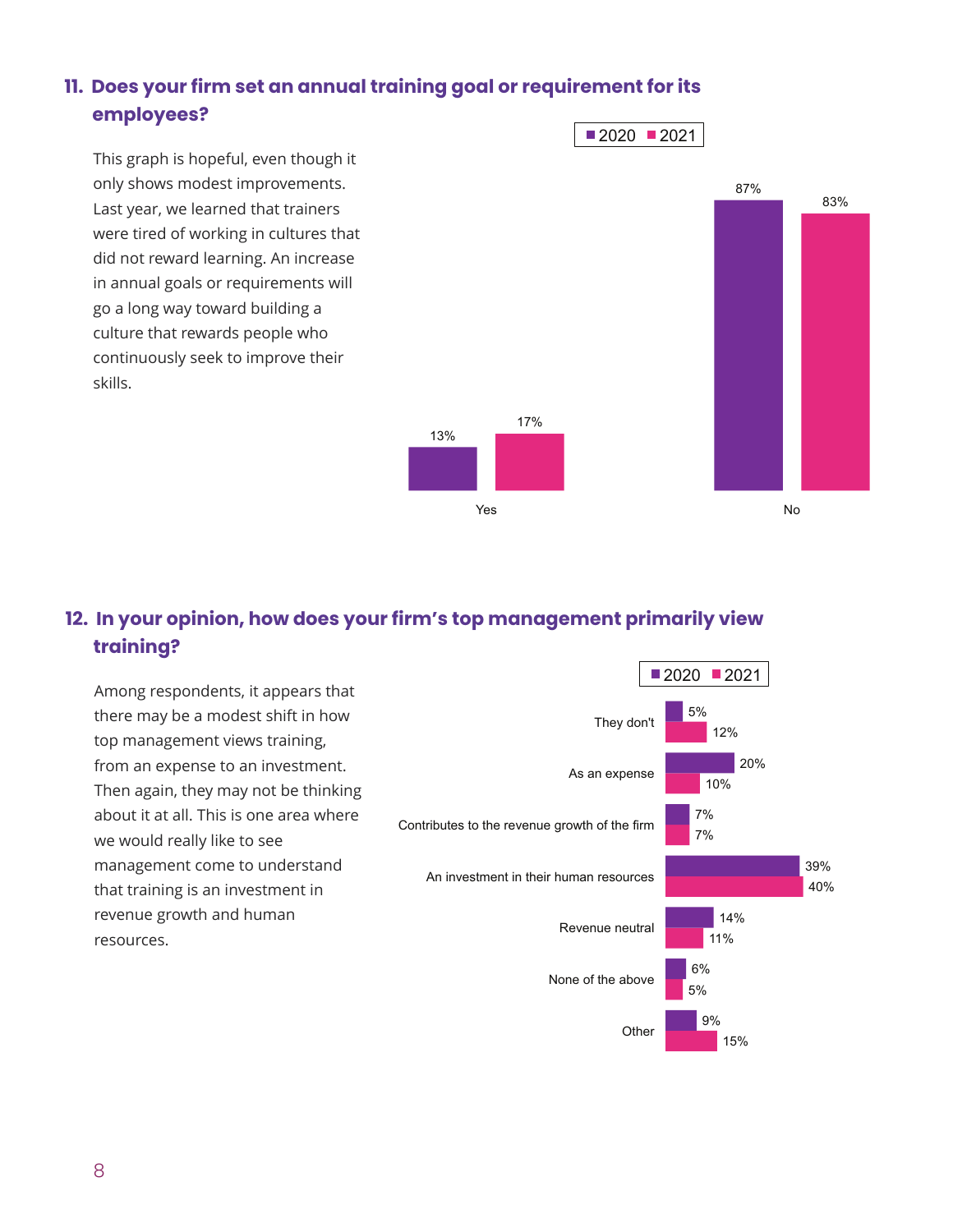#### **13. If you are the firm's trainer, how would you describe the barriers you face in moving forward in your firm?**



These charts take a minute to digest, but they're worth it. "Lack of an LMS" dropped tremendously as a barrier to training, which matches the responses we received in question 3 above. It appears that firms are increasingly investing in learning management systems to streamline training. Of course, no LMS can make up for a lack of interest, which seems to be holding steady, if not increasing, among all audiences. However, the goals and requirements mentioned in question 11 can help to increase interest. We shall see in future surveys.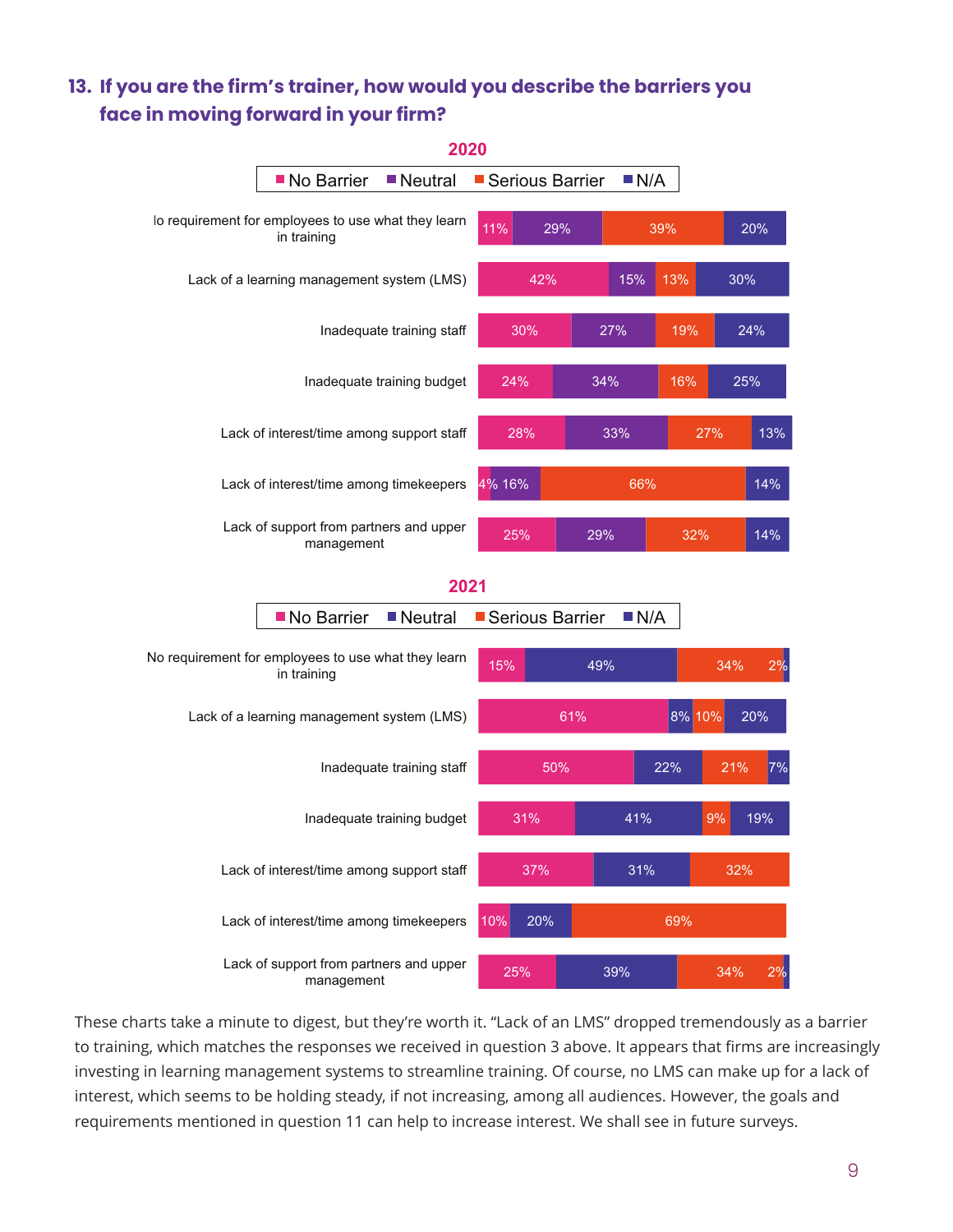#### **14. If you are a trainer, how often are you asked to cover the following? I If you are an end-user, how often do you need help on the following?**





No surprise: Microsoft training increased in every application. Thanks to Microsoft's never-ending changes, and the fact that more firms are upgrading to newer versions, the demand for Microsoft training grew significantly. Two other areas – PDF and document management system training – also increased in demand.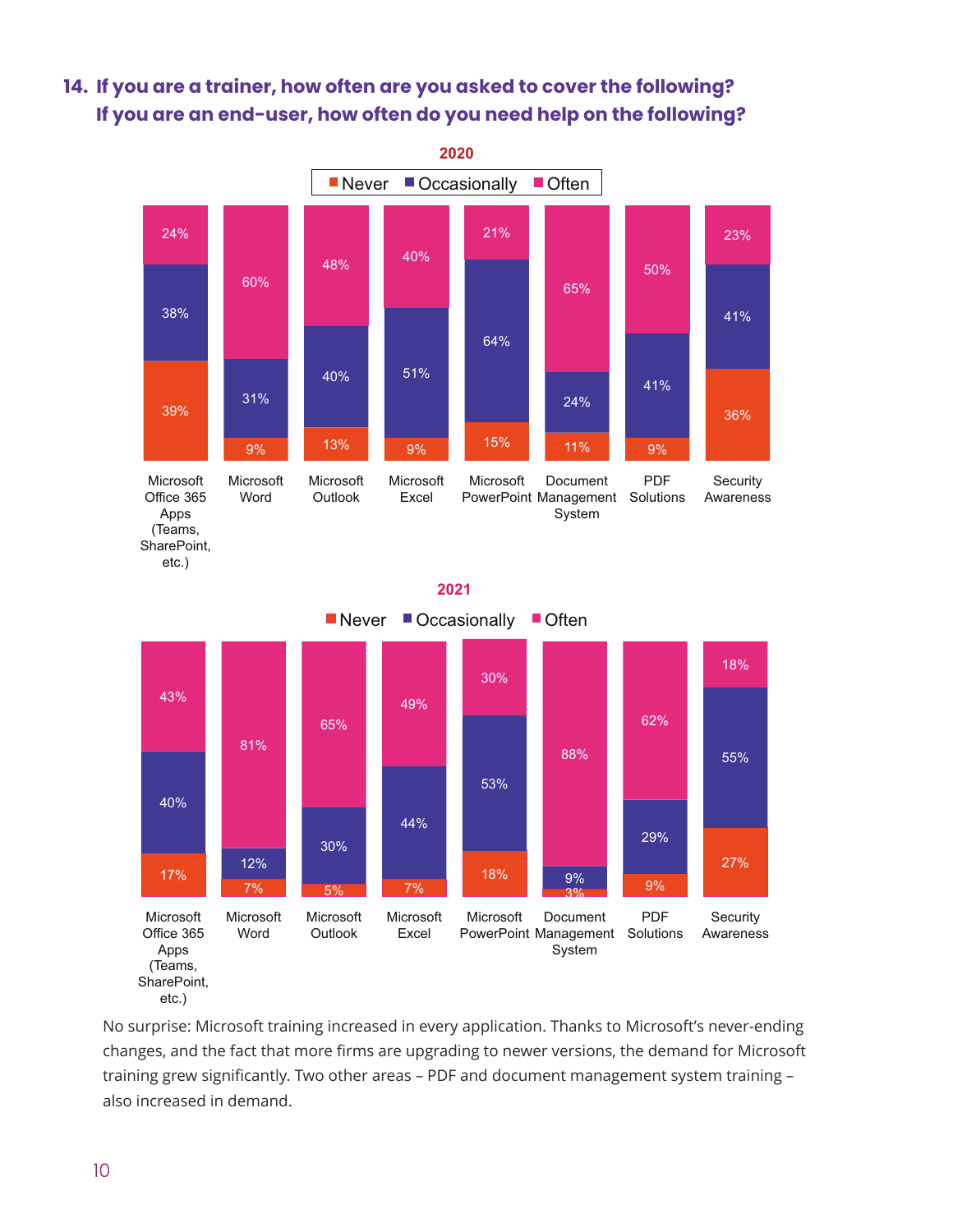#### **If you had a blank check...**

This question asked: "If you had a blank check, how would you use it to bolster training at your firm?" This is our favorite question because we always receive candid, thoughtful and sometimes hilarious responses. (More than one respondent would resort to bribery, apparently.) If we had to pick a theme for the majority of the comments, it appears that trainers would use a blank check to incentivize learning in their firms.

Here are a few of our favorites:

- "I would offer PTO to staff every year as an incentive for training. I would find a way to offer incentives for attorneys to attend."
- "It's not the money; it's the support required from the top-down."
- "I MS and one more trainer."
- "First off, I would hire more trainers so that more classes can be offered at more opportune times for attorneys. I would create a monetary reward system such as training bonuses to staff and paralegals for hours logged. I would also reimburse attorneys for time spent in training since the most used excuse is that they are not billing when they are in training even though they waste more billable time online with the Help Desk than they would if they attended training sessions."
- "Create a single, searchable portal where our technology consumers can find any learning asset, i.e. videos, handouts, instructor-led classes, etc." (Savvy note: This is called an LMS.)
- "Somehow show timekeepers that investing some of their time in training would actually save them time and money."
- "Change our culture to value and support training initiatives more."
- "I'd bring the training into this century and leave the outdated, broken concepts of adult learning behind."
- "Rewards for training. Incentives from the firm for training like gift cards, etc."
- "Purchase Kantola training programs. Bribe the Executive Committee to mandate training for attorneys and support staff."
- "Better marketing materials and more expensive incentives to attract users. Also, obtain an elaborate game show system to also encourage training."

**It appears that trainers would use a blank check to incentivize learning in their firms.**

• "Bribery."